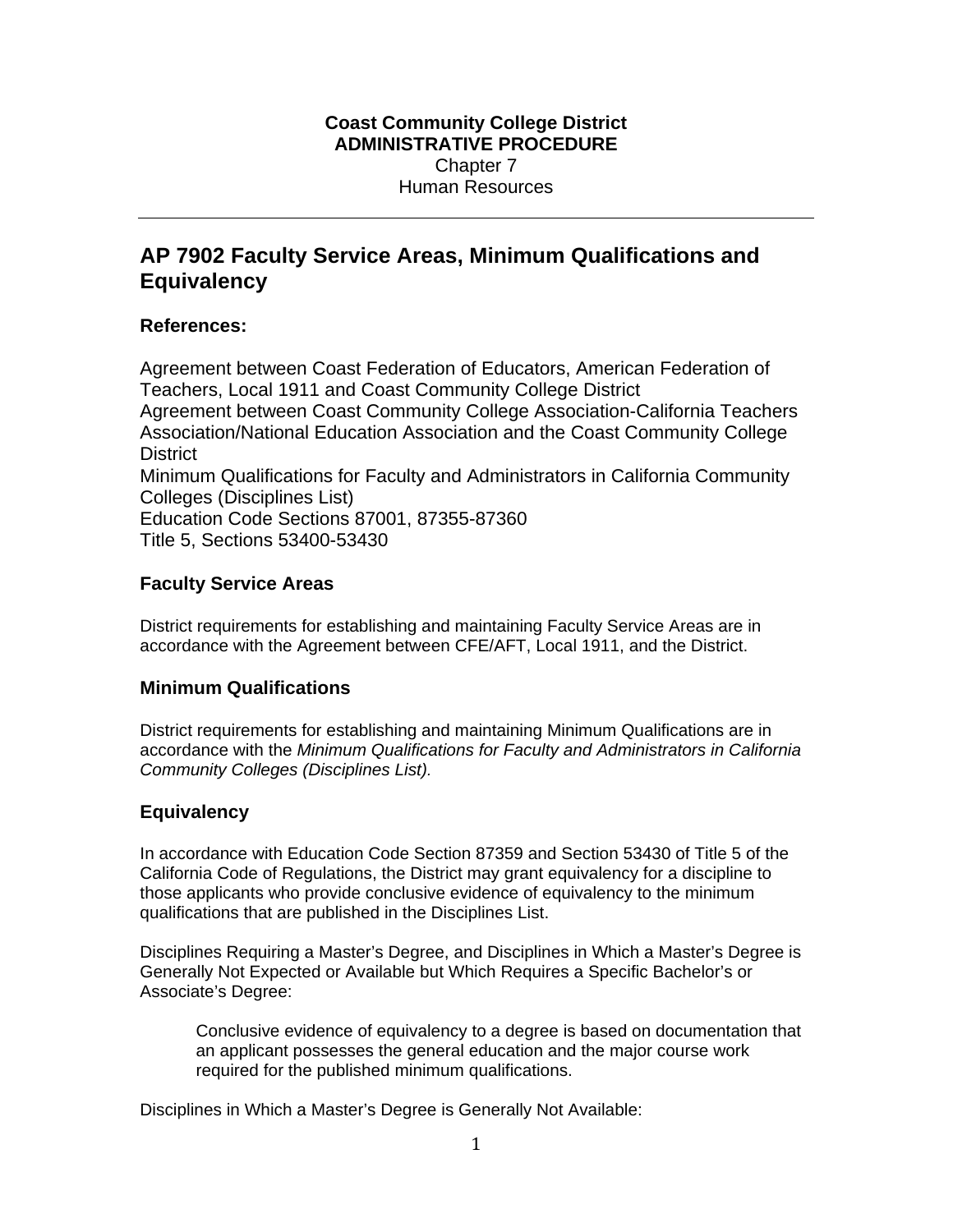Conclusive evidence of equivalency to a degree is based on documentation that an applicant possesses the general education and the major course work required for the published minimum qualifications. In addition, conclusive evidence of equivalency to required experience is based on mastery of the skills for the discipline and extensive and diverse knowledge of the working environment of the vocation.

This process applies to any person who seeks to meet the published minimum qualifications through equivalency, including but not limited to:

- Full-time and Part-time faculty
- Educational administrators with faculty retreat rights
- Leave replacements and specially funded positions

All candidates seeking equivalency must submit an *Equivalency Request Form* (Appendix A) with appropriate documentation to demonstrate conclusive evidence of equivalency with their online application packet.

If an applicant does not agree with the results of his/her equivalency request, an appeal may be submitted to the Equivalency Oversight Committee (EqOC) using the *Equivalency Appeal Request Form* (Appendix D). **This appeal is reviewed based only on adherence to equivalency process and procedures**. If the evaluation adheres to the guidelines for equivalency, the decision of the Discipline-Based Minimum Qualifications/Equivalency Committee's (MQ/EQ Committee) will stand. If the evaluation deviates from the guidelines for equivalency, the MQ/EQ Committee will be asked to reevaluate the request, using the correct procedures. The applicant will be notified with the *EqOC Appeal Determination Form* (Appendix E).

Equivalency Criteria/Qualification

#### **Equivalency will not be granted based on "eminence" in any field.**

For disciplines requiring a master's degree, equivalency may be granted based on one of the following:

- Completion of a master's degree from an accredited institution in a different discipline.
- Completion of the course-work and academic requirements (such as a thesis or practicum) for the master's degree from accredited institutions in the discipline without the award of the degree.
- Completion of a bachelor's degree from an accredited institution and not less than 30 graduate units (48 quarter units) of appropriate and relevant coursework
- Work from accredited institutions if the course-work equals a master's degree in the discipline in breadth, depth, and rigor.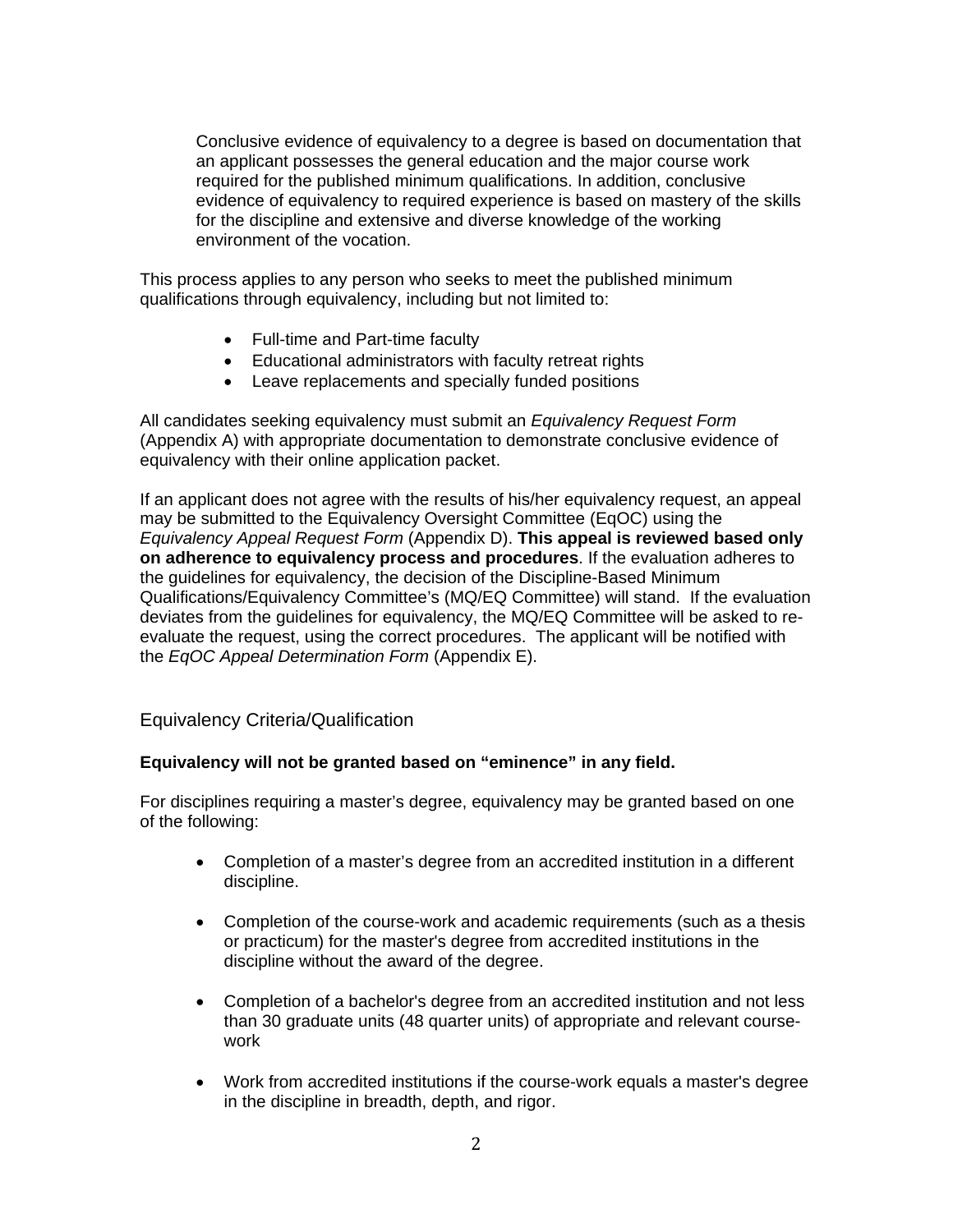Completion of a bachelor's degree from an accredited institution plus additional appropriate and relevant graduate course-work from accredited institutions and verifiable experience in the discipline which would require knowledge of the discipline equal to the level required in the minimum qualifications.

For disciplines in which the master's degree is not generally expected or available, equivalency may be granted based on one of the following:

- Six years of documented experience in the discipline and 60 undergraduate semester units (90 quarter units) from accredited institutions comparable to the breadth and depth of coursework equal to an associate's degree.
- Two years of documented experience in the discipline, and 120 undergraduate semester units (180 quarter units) from accredited institutions.
- Six years of documented experience in the discipline and undergraduate course-work from accredited institutions where the combination of coursework and additional experience equals the associate's degree in breadth, depth, and rigor.

#### Equivalency Provisions

- Equivalency is granted on a District-wide basis.
- Equivalency is granted for a discipline and not for a specific course within a discipline (no single-course equivalencies allowed).
- Equivalency must be evaluated prior to the initial interview process.
- All deliberations of the MQ/EQ Committee and all records involved in the proceedings shall be confidential.
- A determination of equivalency does not guarantee an interview, employment, or reassignment. The determination of equivalency establishes that the individual meets the minimum qualifications for a position in a particular discipline, but does not bestow rights to any position or process.
- The granting of an equivalency is on a case-by-case basis and does not establish precedent for future applicants.
- Equivalency shall not be granted on a "contingency" or "emergency" basis pending additional review or receipt of documentation for any reason.
- Equivalency shall not be granted to an individual who has completed required coursework for their degree but failed to complete additional remaining requirements such as a thesis, qualifying exam, etc. All requirements for the degree must be completed in order to be considered for equivalency.
- Teaching experience is not equivalent to experience in the discipline.

## ROLE OF EQUIVALENCY OVERSIGHT COMMITTEE

The role of the EqOC is to ensure that the equivalency process followed is fair and consistent with established procedures. The EqOC will also oversee and plan the training of the MQ/EQ Committee. Representatives of the EqOC, with the college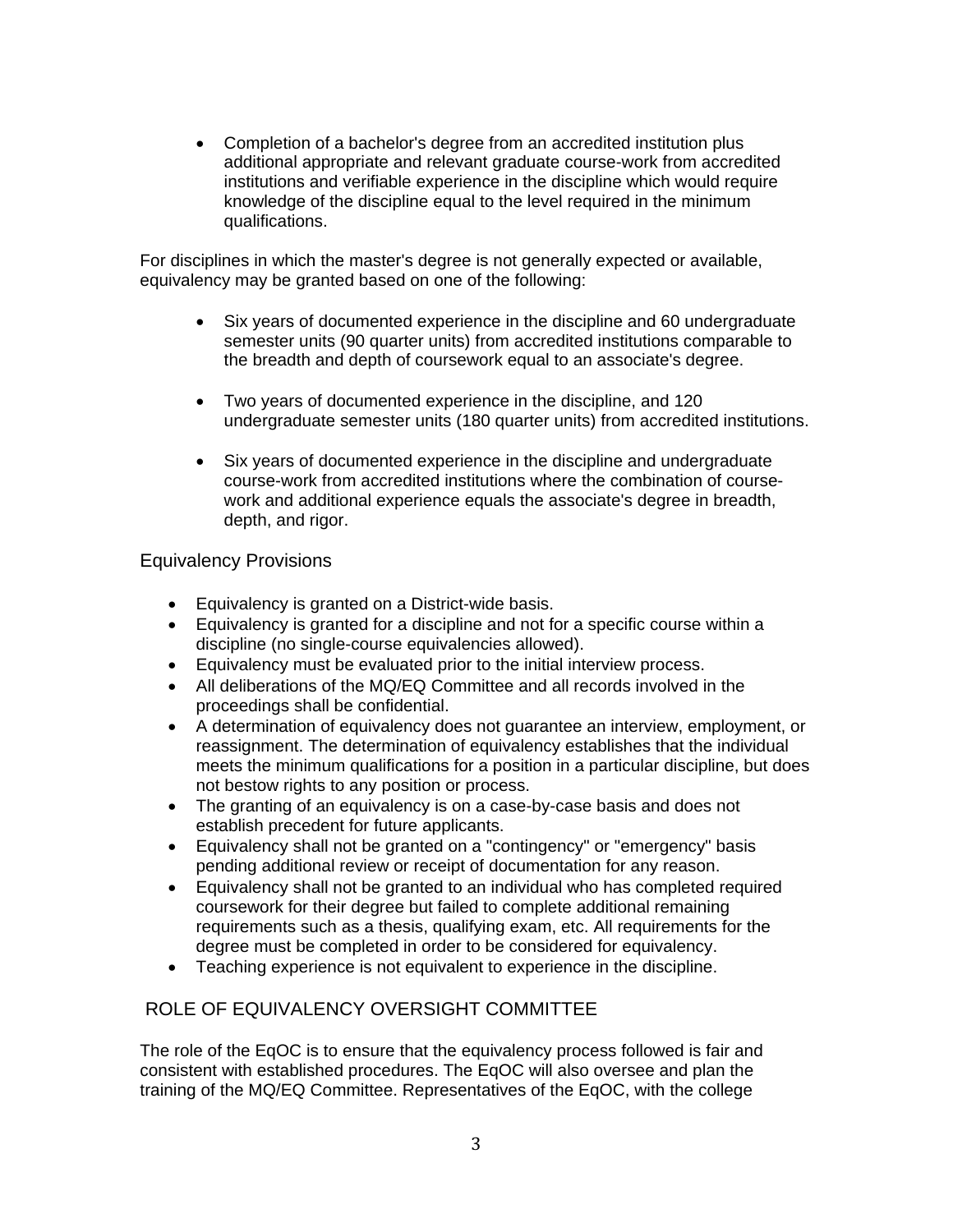EEO/Recruitment Coordinators, will conduct the training of MQ/EQ Committee members.

EqOC Composition:

- Two Academic Senate appointees from each College shall serve for two years. Terms for faculty appointments will be staggered with one faculty from the first two appointees serving a one-year term (to be determined by lottery).
- Two College Human Resource Representatives (Ex-officio, non-voting). Membership will rotate every two years between the colleges.
- Vice Chancellor of Human Resources, or designee (ex-officio, non-voting)

Selection of the Chair:

- The term of the Chair is one year.
- The Chair position will rotate among the three colleges. If both faculty from the college holding the Chair position wish to serve, the Chair will be determined by lottery.

Responsibilities of the Chair:

- Review and evaluate the equivalency process for inconsistencies. If inconsistencies in the process are found, the Chair will notify and convene the EqOC).
- Convene and lead meetings of EqOC as needed to facilitate process review, equivalency appeals, and/or disputes.
- Track Disciplines List changes and communicate any changes to the EqOC.

Responsibilities of the EqOC:

- **Ensure the integrity of the equivalency process.**
- Serve as an alternate equivalency evaluator or appoint a temporary designee if and when an appointed MQ/EQ Committee member does not submit an Equivalency Evidence Validation form within five working days.
- Administer the District equivalency training program. Work with District and College Human Resource Representatives regarding content and scheduling of training. Equivalency trainings will be scheduled a minimum of once per semester at each College in person or online.
- Resolve equivalency inconsistencies and disputes and MQ/EQ Committee membership issues.
- Make final decisions and/or recommendations on appeals of equivalency decisions based on the following guidelines:
	- o Review equivalency application under appeal.
	- o Review equivalency documents completed by MQ/EQ Committee.
	- o If necessary, consult with appropriate MQ/EQ Committee. faculty.
	- o Defer to the judgment of the MQ/EQ Committee. unless a process or potential policy infraction has been found.
	- o When a potential policy infraction is suspected, notify the appropriate department.
	- $\theta$  Notwithstanding Education Code Section 87359 and Title 5 Section 53430 9, the decision of the EqOC shall be final unless a complaint of unlawful discrimination causes the Board of Trustees to overturn the decision and refer the matter back to the equivalency committee. If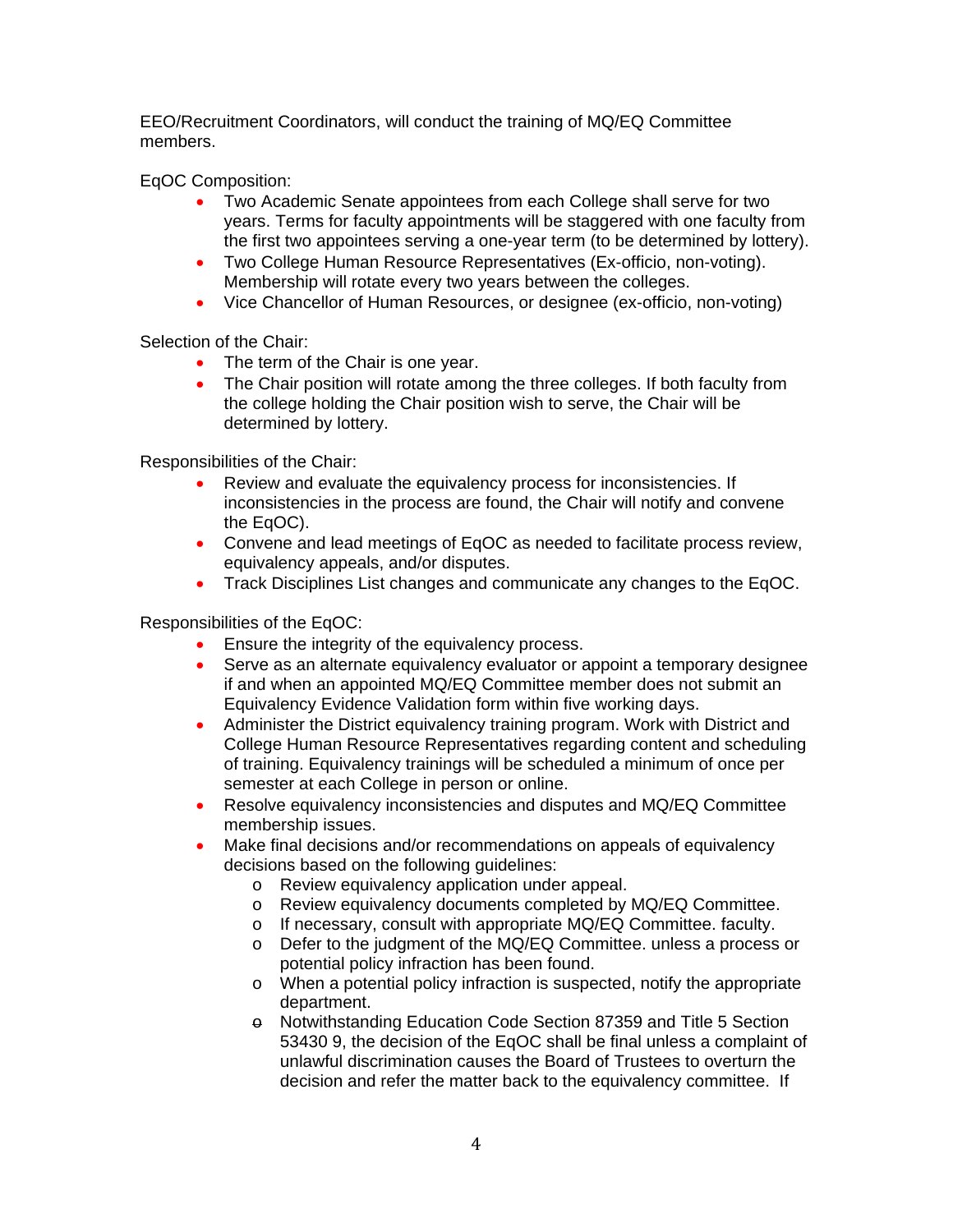the Board of Trustees refers the matter back to the EqOC, a new committee shall be composed.

#### ROLE OF DISCIPLINE-BASED MINIMUM QUALIFICATIONS/EQUIVALENCY COMMITTEES

The role of the Discipline-Based Minimum Qualifications/Equivalency Committee (MQ/EQ Committee) is to determine equivalency of candidates applying for faculty positions.

Composition of MQ/EQ Committee.

- Each MQ/EQ Committee shall consist of three faculty members, detailed below, and the length of service shall be two years. Terms for faculty appointments will be staggered with one faculty from the first three appointees serving a one-year term (to be determined by lottery).
- There are three options for the composition of a MQ/EQ Committee. These options are based solely on the number of Colleges with the specific discipline under review for equivalency. A "discipline" is defined as a subject area that has been adopted by the Academic Senate of the California Community Colleges, as approved by the Board of Governors:
	- o Three Colleges with faculty in the discipline Each discipline at each college will select one representative to serve on a MQ/EQ Committee.
	- o Two Colleges with faculty in the discipline Each discipline at the two colleges with that discipline will select one representative to serve on a MQ/EQ Committee. An at-large faculty member will be appointed by the EqOC and must be from the remaining or third College.
	- o One College with faculty in the discipline All representatives will be from the College with the discipline. The MQ/EQ Committee will consist of three faculty members of which at least two shall be qualified and teach/work within the discipline; the other may be from a related area.

Note: In any case where there are more candidates for a MQ/EQ Committee then there are positions, local Academic Senate election procedures will apply.

- The discipline/division administrator and the Academic Senate will jointly solicit nominations for faculty members willing to serve on the MQ/EQ Committee. Representatives will be confirmed by the College's Academic Senate.
- The Academic Senates will report the confirmations of their representatives to the EqOC and to the District Human Resource Office.
- If the decision of the Discipline-Based MQ/EQ Committee is appealed to the EqOC, anyone on the Discipline-Based MQ/EQ Committee cannot serve on the EqOC and hear their own case.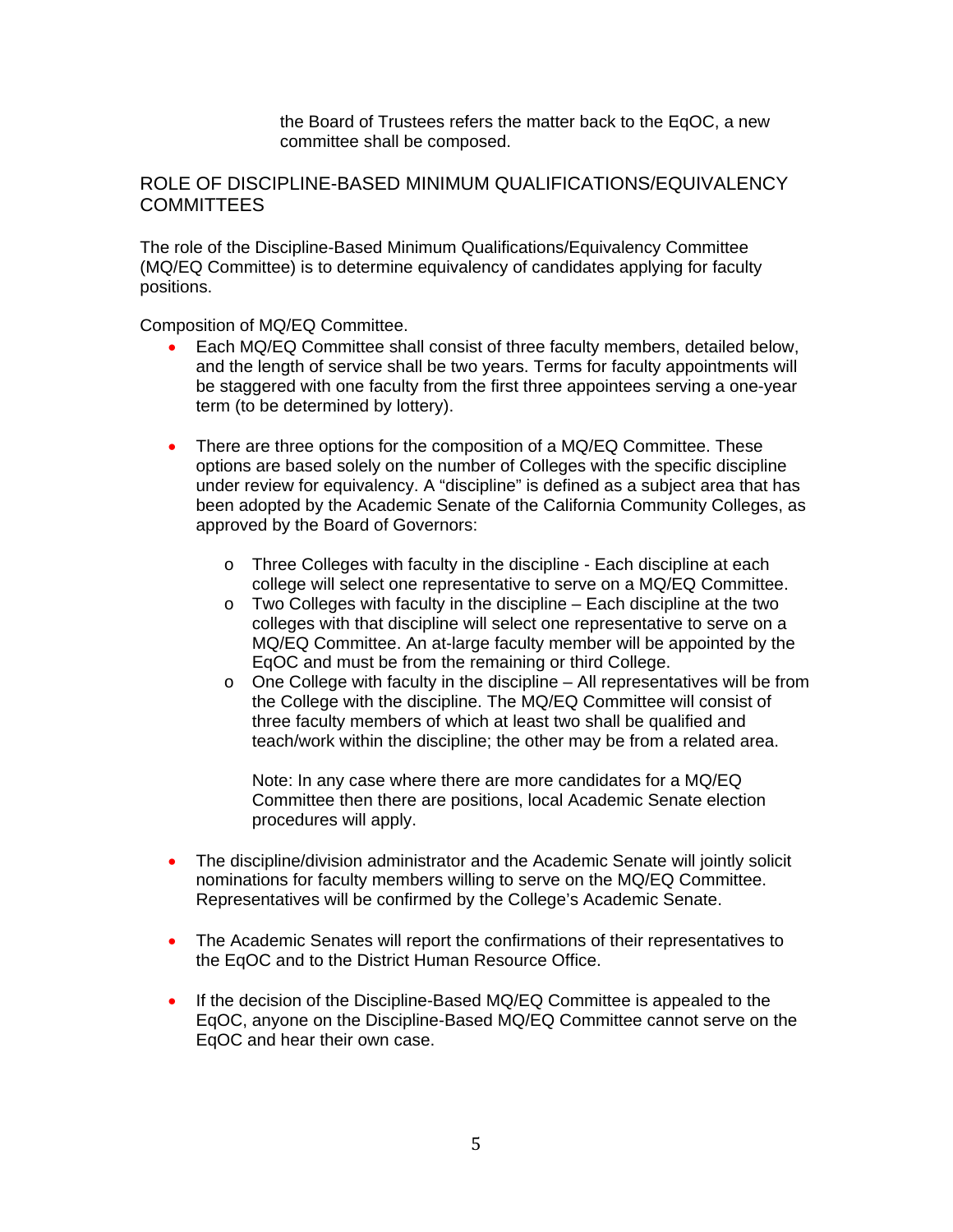Responsibilities of the MQ/EQ Committee:

- Each faculty member serving on a MQ/EQ Committee will be expected to participate in regularly scheduled trainings prior to screening and interviewing of candidates.
- Evaluate equivalency applications prior to interviewing job candidates.
- Evaluate equivalency guided by the following:
	- o Any candidate applying under the provision of equivalency shall have his/her application material forwarded to the appropriate MQ/EQ Committee for evaluation prior to the interview.
	- o College Human Resources requesting equivalency review for an applicant will forward application materials to the appropriate MQ/EQ Committee. Application materials forwarded will not include the name of the applicant but will be identified by number (i.e. GWC #1-2018).
	- o The MQ/EQ Committee members shall review the application materials submitted by the applicant to support his/her request for equivalency.
	- o Evaluations shall be done using the *Equivalency Evidence Validation Form* (Appendix B) and submitted to EqOC Chair within five working days.
	- o Evaluations not completed within five working days will not be counted and will be reported to the appropriate college Academic Senate to consider the continued service of the evaluator.
	- o In the event of an equivalency appeal, MQ/EQ Committee faculty shall make themselves available to the EqOC.
	- o MQ/EQ Committee members with questions or concerns about the equivalency policy or procedures should notify the Chair of the EqOC.

## ROLE OF HUMAN RESOURCES

- District Office of Human Resources notifies the applicant of the results of his/her equivalency request.
- If equivalency is not granted, the candidate's job application will be removed from further consideration.
	- o If the candidate requests an appeal, he/she will submit an *Equivalency Appeal Request Form* (Appendix D) to the District Office of Human Resources, who will forward to the EqOC.
- The District Office of Human Resources Office will maintain a list of all candidates for equivalency with the equivalency documentation and their status and distribute such list to each College Human Resources Office.
- The District Human Resource Office will inform each College's Human Resources Office of the following
	- Granting or not granting equivalency
	- Requests and results of appeals
- The District Human Resource Office will keep an updated membership list of the MQ/EQ Committee with terms of service as well as maintain a master list of all MQ/EQ Committee's with Academic Senate confirmation dates and dates of when faculty member were trained. Each College's Human Resource Office and Academic Senate will be provided with the updated list.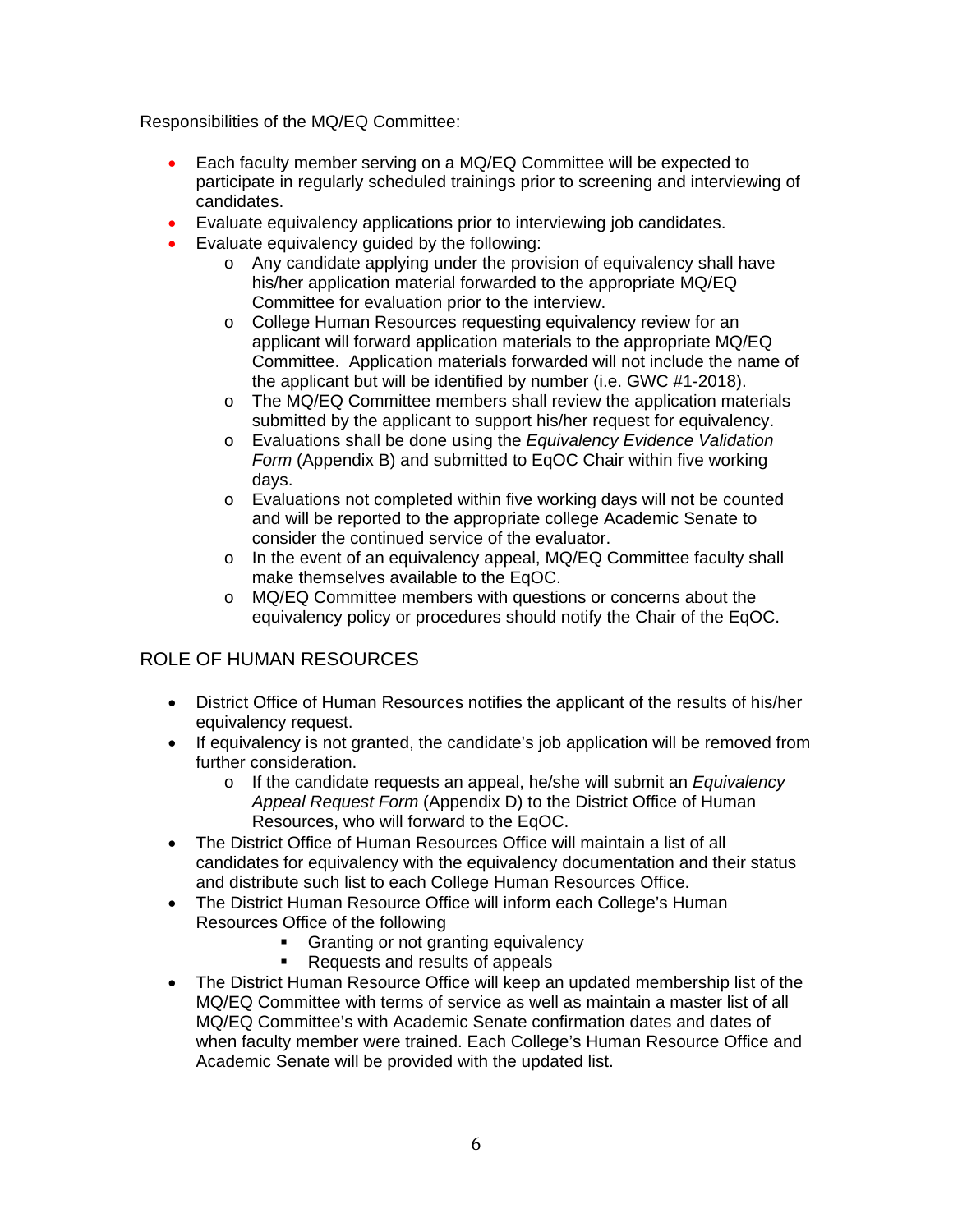NOTE: Equivalency procedures apply to faculty and educational administrators (Education Code Section 87359). Educational administrators who do not meet applicable minimum qualifications, as defined in the *Discipline's Lists* for an administrative position or a faculty position, must apply for equivalency based on their academic qualifications through the faculty equivalency process. BP 7120 and AP 7120B - Management hiring shall specify the process for determining equivalency for professional experience of educational administrators.

#### **Committee Glossary**

 Discipline-Based Minimum Qualifications/Equivalency Committee (MQ/EQ Committee):

> Performs Equivalency reviews for faculty and educational administrators. Verifies minimum qualifications for educational administrators in accordance with the Discipline's Lists*.*

Equivalency Oversight Committee (EqOC):

Performs EQ appeals as they relate to process violations. Performs review of EQ processes to ensure compliance with Board Policy and Administrative Procedure.

#### **Appendices**

Appendix A – Equivalency Request Form

- Appendix B Equivalency Evidence Validation Form
- Appendix C Discipline-Based Minimum Qualifications/Equivalency Committee (MQ/EQ Committee) Determination Form
- Appendix D Equivalency Appeal Request Form
- Appendix E Equivalency Oversight Committee (EqOC) Appeal Determination Form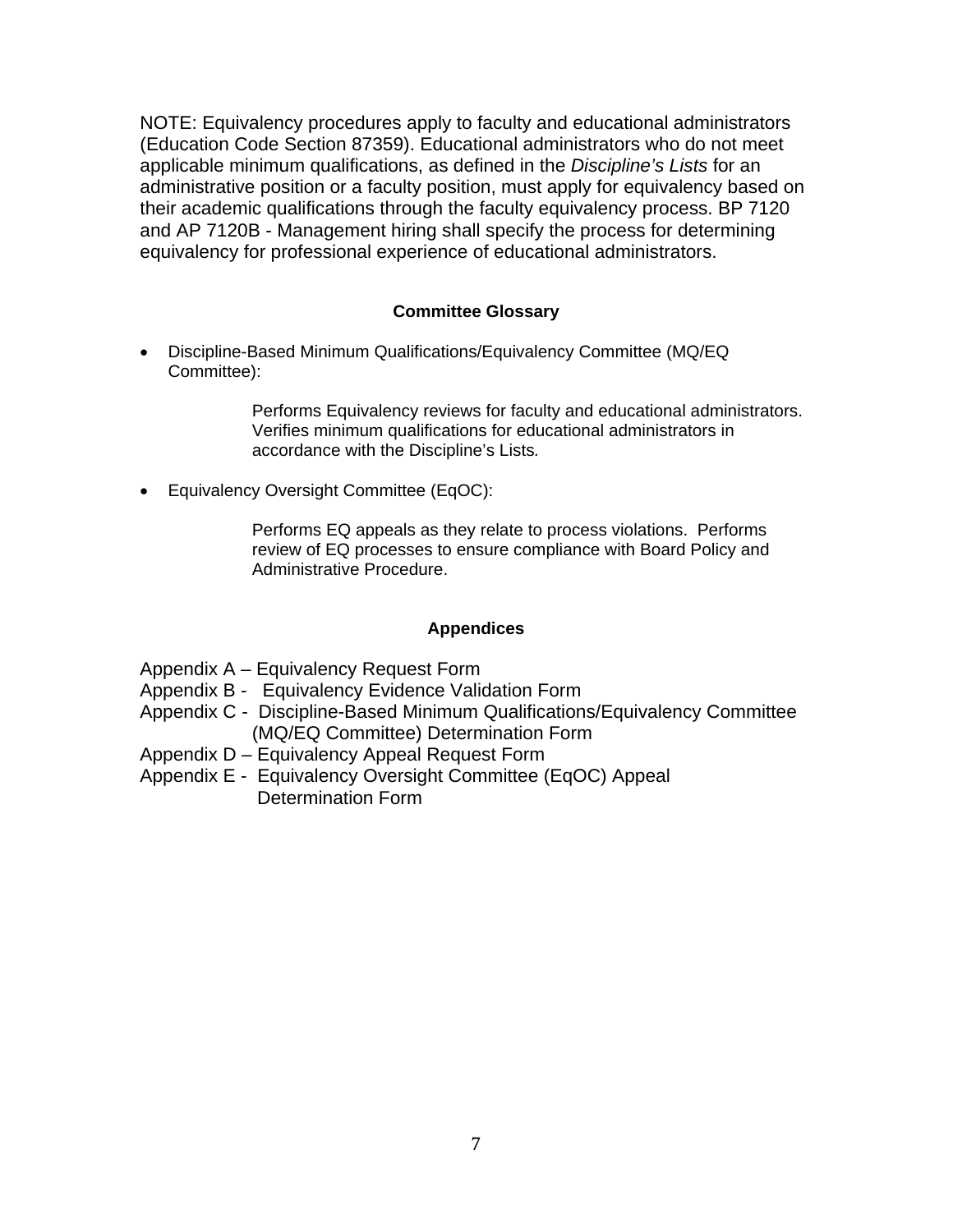### *Equivalency Request Form Appendix A*

Date:

Applicant's Name:

Equivalency to stated minimum qualifications in the District is based on the degrees and/or experience delineated in "Minimum Qualifications for Faculty and Administrators in California Community Colleges" published by the California Community College Chancellor's Office. Applicants should refer to this document when completing this request.

#### Disciplines Requiring a Master's Degree

Applicants requesting equivalency in a discipline that requires a Master's Degree must complete PART 1 of this request form and attach a narrative document, not to exceed one page, which supports the request for equivalency based on the criteria marked below. Appropriate evidence (transcripts, catalog descriptions, evidence of work experience, etc.) must be included with this request.

Disciplines Requiring a Specific Bachelor's or Associate's Degree Applicants requesting equivalency in a discipline that requires a specific Bachelor's or Associate's Degree must complete PART 2 of this request form and attach a narrative document, not to exceed one page, which supports the request for equivalency based on the criteria marked below. Appropriate evidence (transcripts, catalog descriptions, evidence of work experience, etc.) must be included with this request.

Disciplines in Which a Master's Degree is not Generally Expected or Available Applicants requesting equivalency in a discipline in which a Master's Degree is not generally expected or available must complete PART 2 of this request form and attach a narrative document, not to exceed one page, which supports the request for equivalency based on the criteria marked below. Appropriate evidence (transcripts, catalog descriptions, evidence of work experience, etc.) must be included with this request.

Part I and Part II identify the minimum qualifications to be considered for equivalency. Meeting one or more of the qualifications listed below does not guarantee that equivalency will be granted as discipline experts will scrutinize the applicant's request and supporting documentation to determine whether the applicant's education and experience are *equivalent to the published minimum qualifications*.

The District does not grant equivalency on the basis of eminence. Nor does it grant single-course equivalencies.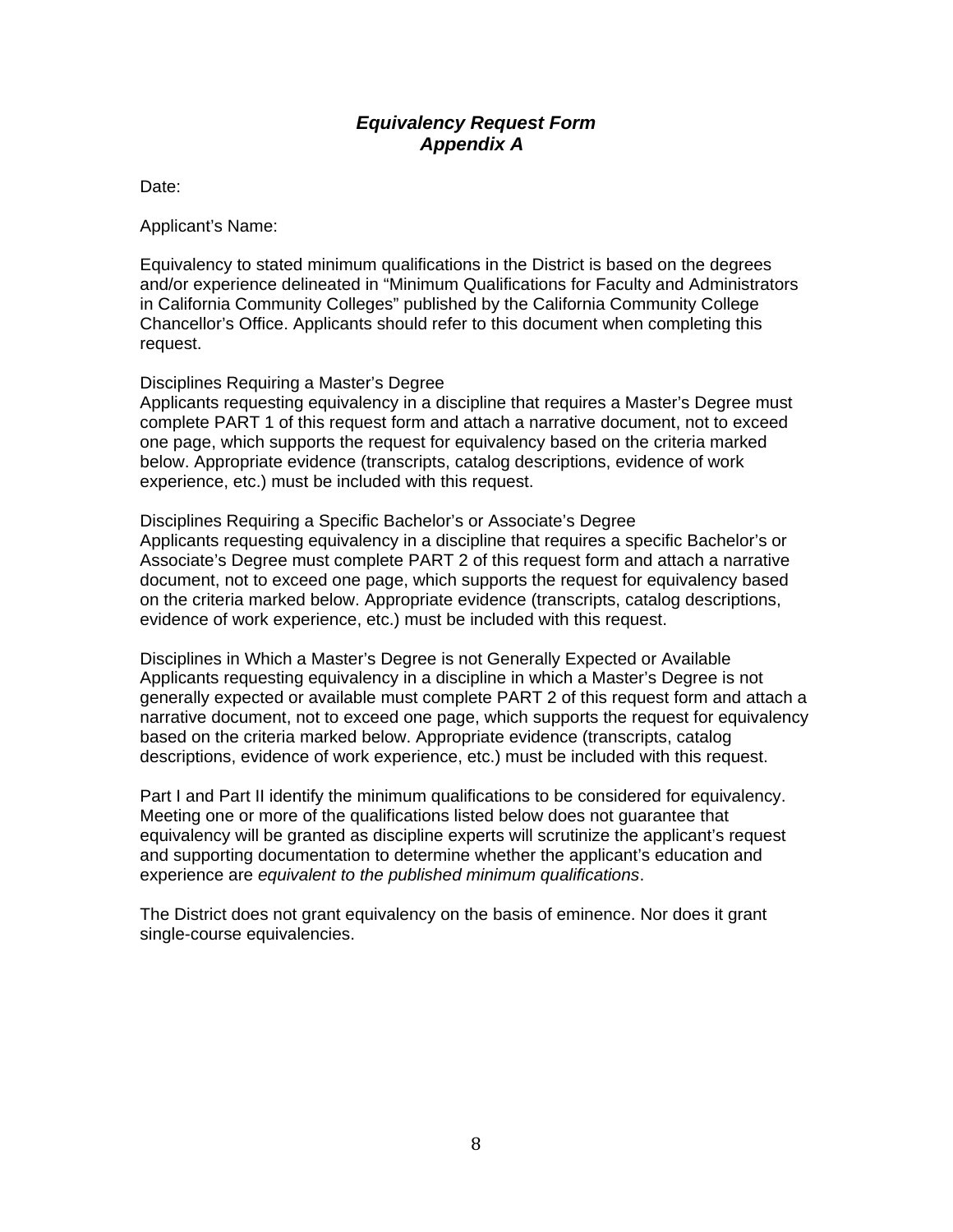## *PART I*  **Minimum Qualifications for Disciplines Requiring a Master's Degree**

- 1. Discipline for which applicant claims equivalency:
- 2. Degree requirements for this discipline:
- 3. The applicant possesses the following degrees, which must be granted by regionally accredited institutions:
- 4. The applicant requests equivalency on the basis of one of the following (please check the appropriate criteria):
	- A. Applicant holds a Master's Degree that is not in the discipline, but a Bachelor's Degree that may be equivalent if:
		- i. The Master's Degree is in a related field, or
		- ii. The Master's Degree is in an unrelated field, but the applicant possesses significant, verifiable discipline-related experience and skills. This applicant will be held to a higher level of scrutiny.
	- B. Applicant does not hold a Master's Degree, but combines verifiable education and experience to justify equivalency. This applicant will be held to an even higher level of scrutiny than an applicant who possesses a Master's Degree in the discipline or related discipline and must meet, at a minimum, one of the following conditions:
		- i. The applicant possesses a BA/BS in the discipline or related discipline and has at least 30 units of graduate or upper division units of course work in the discipline and at least one of the following:
			- --Two years direct work experience in the field.
			- --Two years supervised research in the field.
			- --A publication record that demonstrates mastery of the field.
		- ii. The applicant has a BA/BS in the discipline or related discipline and appropriate license in the field.
		- iii. The applicant has a BA/BS in the discipline or related discipline and certificate for instruction in the field.
- 5. To verify equivalency, the applicant must provide a narrative document that supports the request as well as the appropriate evidence, which may include, but is not limited to, the following:
	- a. Copies of transcripts noting the relevant coursework.
	- b. Catalog descriptions of the courses referenced above.

c. Evidence of discipline-related work experience, research, or publications.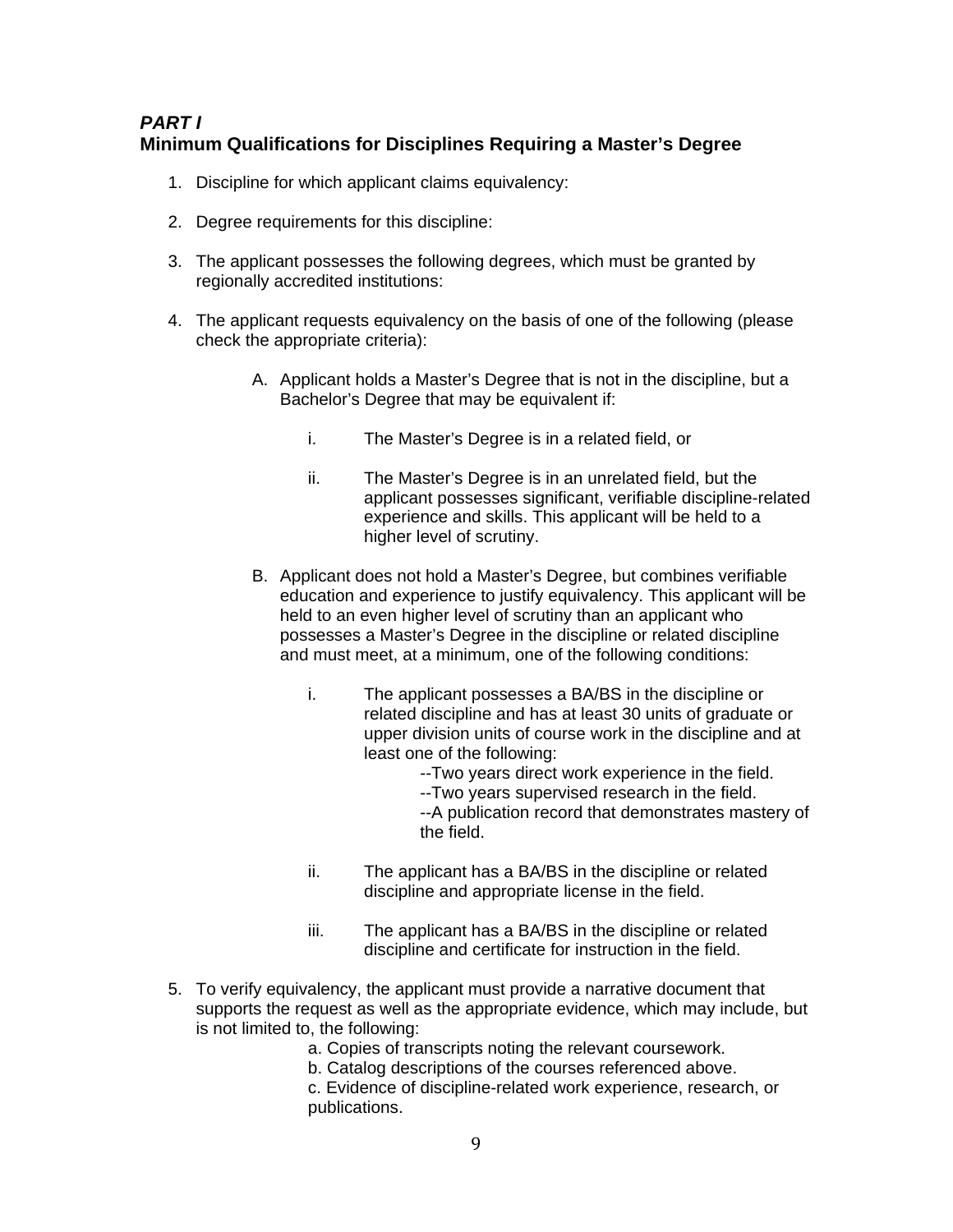## *PART 2*

## **Minimum Qualifications for Disciplines in Which a Master's Degree is not Generally Expected or Available and in Which a Specific Bachelor's Degree or Associate's Degree is Required**

- 1. Discipline for which the applicant claims equivalency:
- 2. Degree requirements for this discipline:
- 3. The applicant possesses the following degrees, which must be granted by regionally accredited institutions:
- 4. The applicant possesses the following work experience:
- 5. The applicant requests equivalency on the basis of one of the following (please check the appropriate criteria):
	- a. Education
		- i. Applicant possesses a BA/BS or AA/AS in a related field when the published minimum qualifications require a specific BA/BS or AA/AS.
	- b. Education and Experience
		- i. Applicant possesses 120 semester units of coursework, half of which is general education coursework and half of which is upper division coursework AND possesses two-year experience when the published minimum qualifications require a BA/BS and two-year experience. Conclusive evidence of both education and experience is required.
		- ii. Applicant possesses 60 semester units of lower division coursework, 40 of which are general education units AND six-year experience when the published minimum qualifications require an AA/AS and sixyear experience. Conclusive evidence of both education and experience is required.
	- c. Experience
		- i. Occupational proficiency as evidenced by the minimum number of years identified in the published minimum qualifications plus additional education, which includes college coursework or industry training in the discipline. This applicant should submit a writing sample to illustrate the applicant's ability to articulate him/herself in a collegiate environment.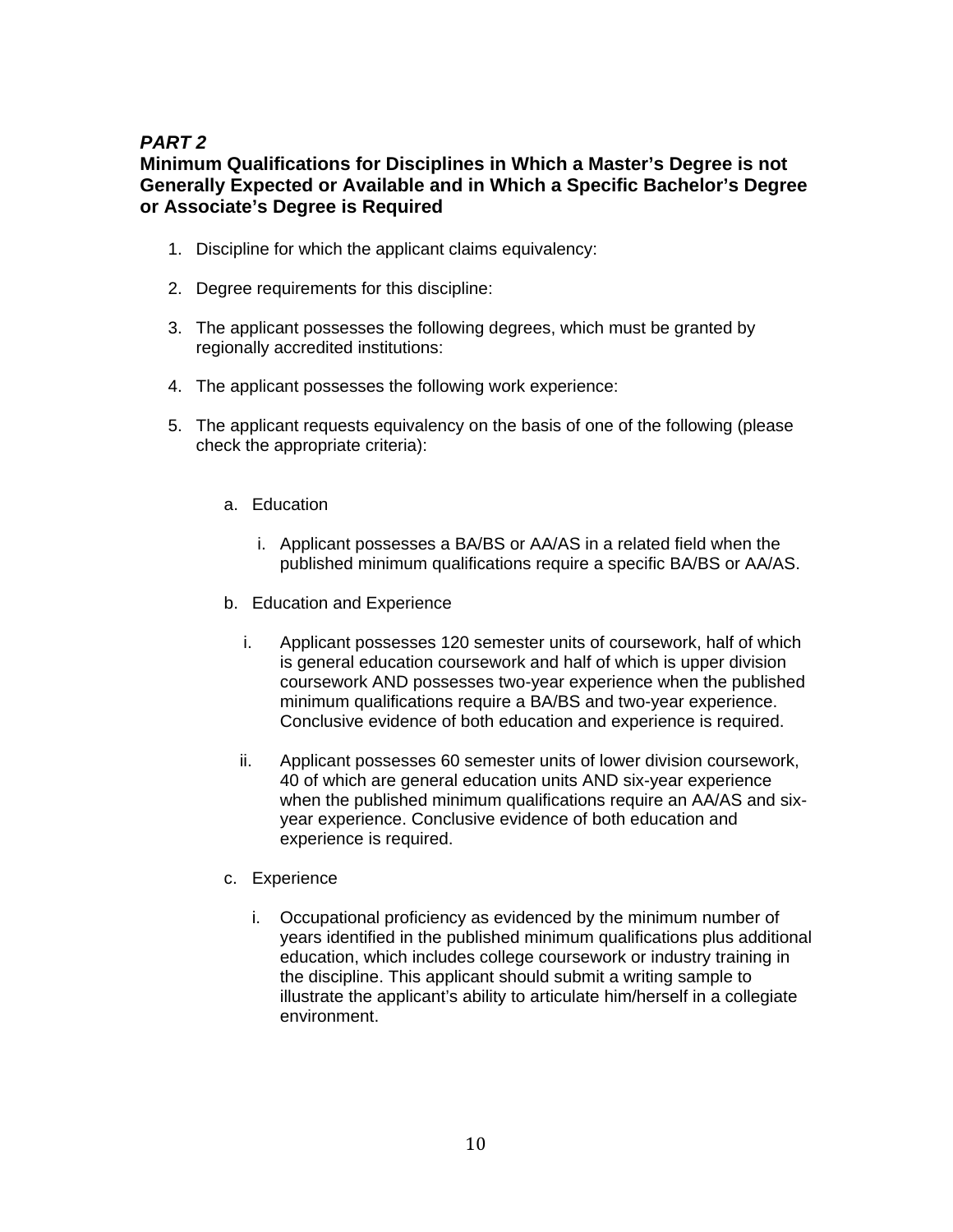- 6. To verify equivalency, the applicant must provide a narrative document that supports the request as well as the appropriate evidence, which may include, but is not limited to, the following:
	- a. Copies of transcripts noting the relevant coursework.
	- b. Catalog descriptions of the courses referenced above.
	- c. Evidence of work experience in the discipline.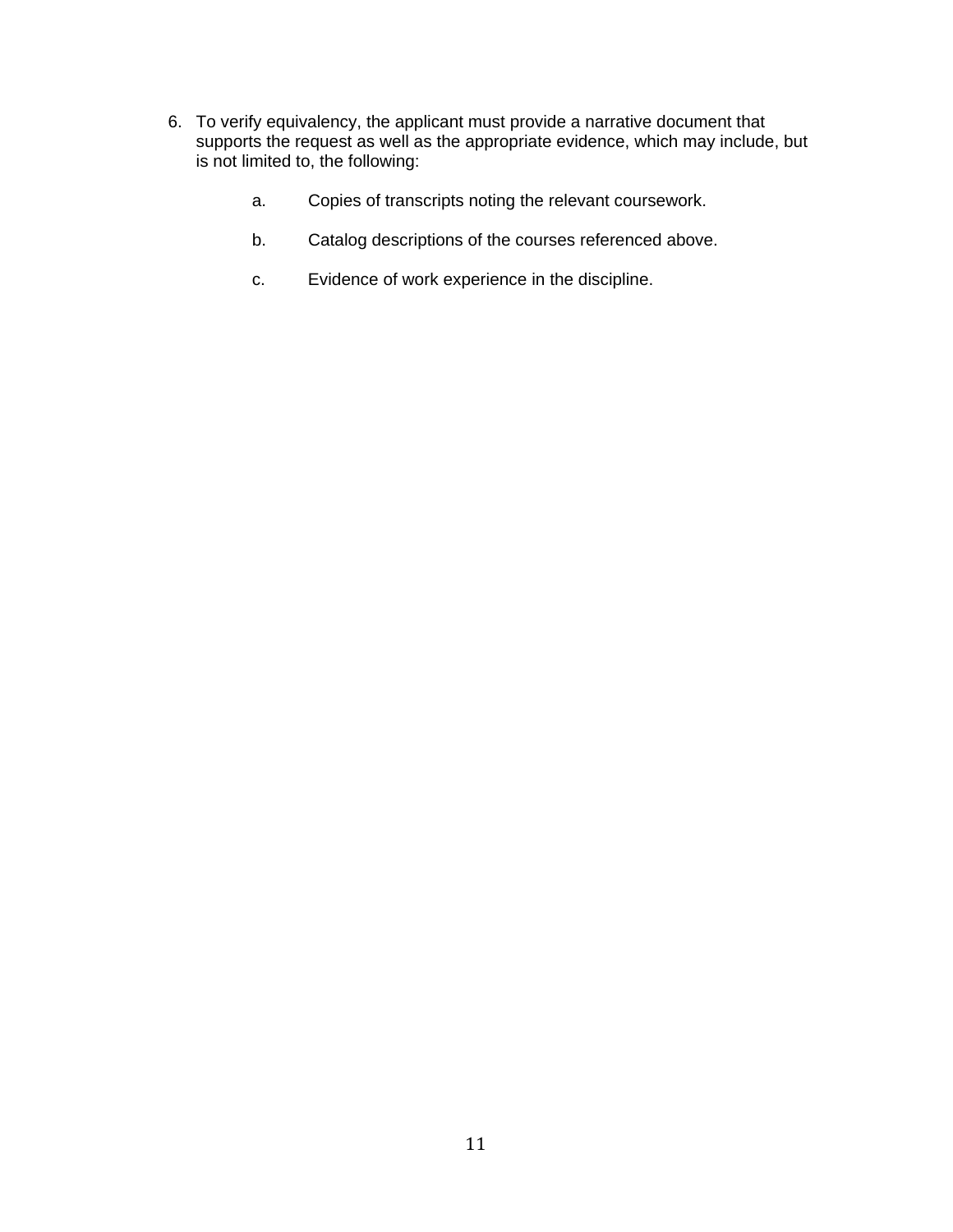## *Equivalency Evidence Validation Form Appendix B*

This form is used by the members of the Discipline-Based Minimum Qualifications/Equivalency Committee (MQ/EQ Committee) to evaluate an applicant's request for equivalency.

Members of this committee are expected to scrutinize the claims made by the applicant to determine if the applicant possesses the necessary education and/or experience to justify a positive recommendation. Applicant's degrees must be granted by regionally accredited institutions. Single-course equivalencies are disallowed. Eminence is disallowed. The applicant must possess the necessary coursework and experience to justify *equivalence to the published minimum qualifications*.

The MQ/EQ Committee member should forward this form to the Chair of the Equivalency Oversight Committee (EqOC) within five days of its receipt. Questions or concerns about this process should be reported to the EqOC.

| I recommend equivalency to the published minimum qualifications for this |
|--------------------------------------------------------------------------|
| applicant.                                                               |

| I do NOT recommend equivalency to the published minimum qualifications for |
|----------------------------------------------------------------------------|
| this applicant.                                                            |

Briefly justify your decision:

\_\_\_\_\_\_\_\_\_\_\_\_\_\_\_\_\_\_\_\_\_\_\_\_\_\_\_\_\_\_\_\_\_\_ Printed Name

Signature Date Date

\_\_\_\_\_\_\_\_\_\_\_\_\_\_\_\_\_\_\_\_\_\_\_\_\_\_\_\_\_\_\_\_\_\_ College

Department/Discipline

\_\_\_\_\_\_\_\_\_\_\_\_\_\_\_\_\_\_\_\_\_\_\_\_\_\_\_\_\_\_\_\_\_\_ Applicant's Name

\*\*\*Please forward this form to the Chair of the EqOC\*\*\*

\_\_\_\_\_\_\_\_\_\_\_\_\_\_\_\_\_\_\_\_\_\_\_\_\_\_\_\_\_\_\_\_\_\_ \_\_\_\_\_\_\_\_\_\_\_\_\_\_\_\_\_\_\_\_\_\_\_\_\_\_\_\_\_\_\_

Date Received by EqOC Chair: *(EqOC Chair should date and initial upon receipt)*

\_\_\_\_\_\_\_\_\_\_\_\_\_\_\_\_\_\_\_\_\_\_\_\_\_\_\_\_\_\_\_\_\_\_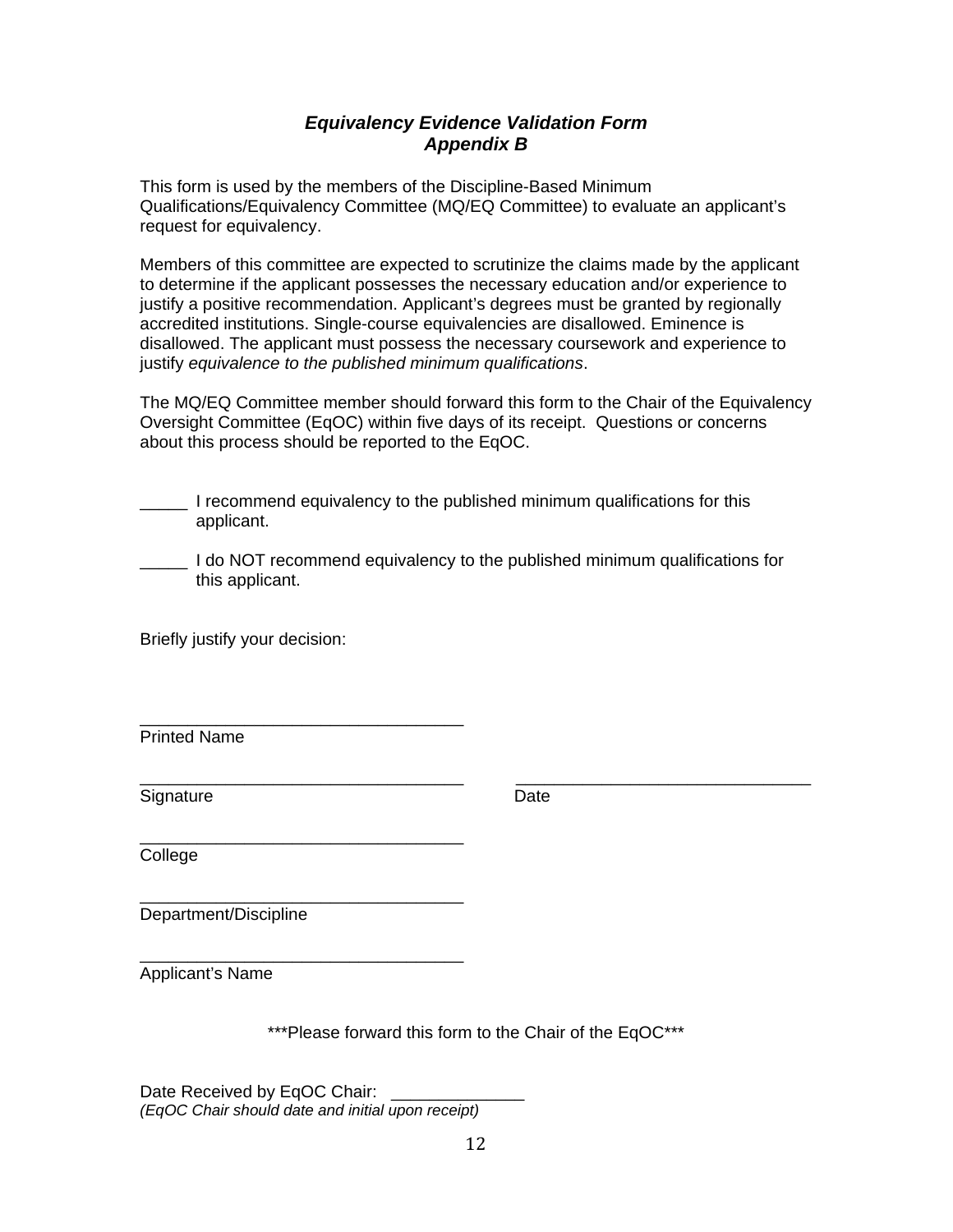### *Discipline-Based Minimum Qualifications/Equivalency Committee (*MQ/EQ Committee*) Determination Form Appendix C*

This form is used by the Chair of the Equivalency Oversight Committee (EqOC ) to tally up the results of the Discipline-Based Equivalency Committee (MQ/EQ Committee) members.

The chair of the EqOC should forward this form, the applicant's *Equivalency Request Form* (Appendix A) and supporting documentation, and the *Equivalency Evidence Validation Forms* (Appendix B) to the District Recruitment Office.

\_\_\_\_\_ I certify that a majority of the appropriate MQ/EQ Committee has recommended equivalency for the applicant. Equivalency is granted.

\_\_\_\_\_ I certify that a majority of the appropriate MQ/EQ Committee has declined equivalency for the applicant. Equivalency is denied.

\_\_\_\_\_\_\_\_\_\_\_\_\_\_\_\_\_\_\_\_\_\_\_\_\_\_\_\_\_\_\_\_\_\_\_ Printed Name, Chair, EqOC

\_\_\_\_\_\_\_\_\_\_\_\_\_\_\_\_\_\_\_\_\_\_\_\_\_\_\_\_\_\_\_\_\_\_\_

\_\_\_\_\_\_\_\_\_\_\_\_\_\_\_\_\_\_\_\_\_\_\_\_\_\_\_\_\_\_\_\_\_\_\_ \_\_\_\_\_\_\_\_\_\_\_\_\_\_\_\_\_\_\_\_\_\_\_\_\_\_\_ Signature Date Date

College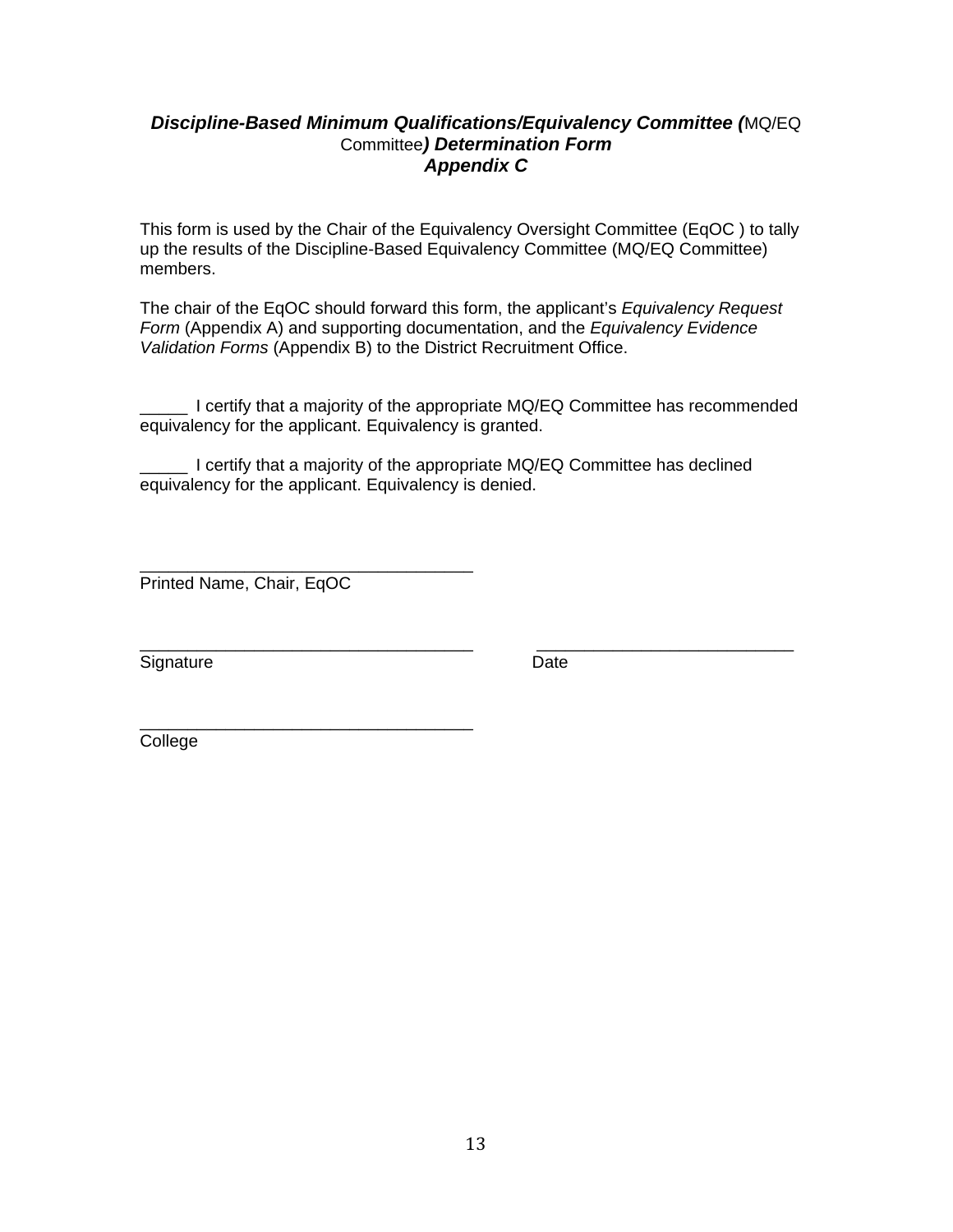## *Equivalency Appeal Request Form Appendix D*

Date:

Applicant's Name:

I formally request that the Equivalency Oversight Committee (EqOC) review my request for equivalency to ensure that the Discipline-Based Equivalency Committee (MQ/EQ Committee) members followed the appropriate policies and procedures adopted by this District.

I understand that my request for an appeal initiates an inquiry into the application of policies and procedures only, and that the EqOC may require the MQ/EQ Committee to reexamine my application and supporting documents if a procedural error is found. The EqOC will take corrective measures to ensure that procedural errors are remedied before reexamination of my equivalency request.

\_\_\_\_\_\_\_\_\_\_\_\_\_\_\_\_\_\_\_\_\_\_\_\_\_\_\_\_\_\_\_\_\_\_ \_\_\_\_\_\_\_\_\_\_\_\_\_\_\_\_\_\_\_\_\_\_\_\_\_\_ Signature Date Date

\*\*\*Bring this form to the District Human Resources Office to initiate the appeal\*\*\*